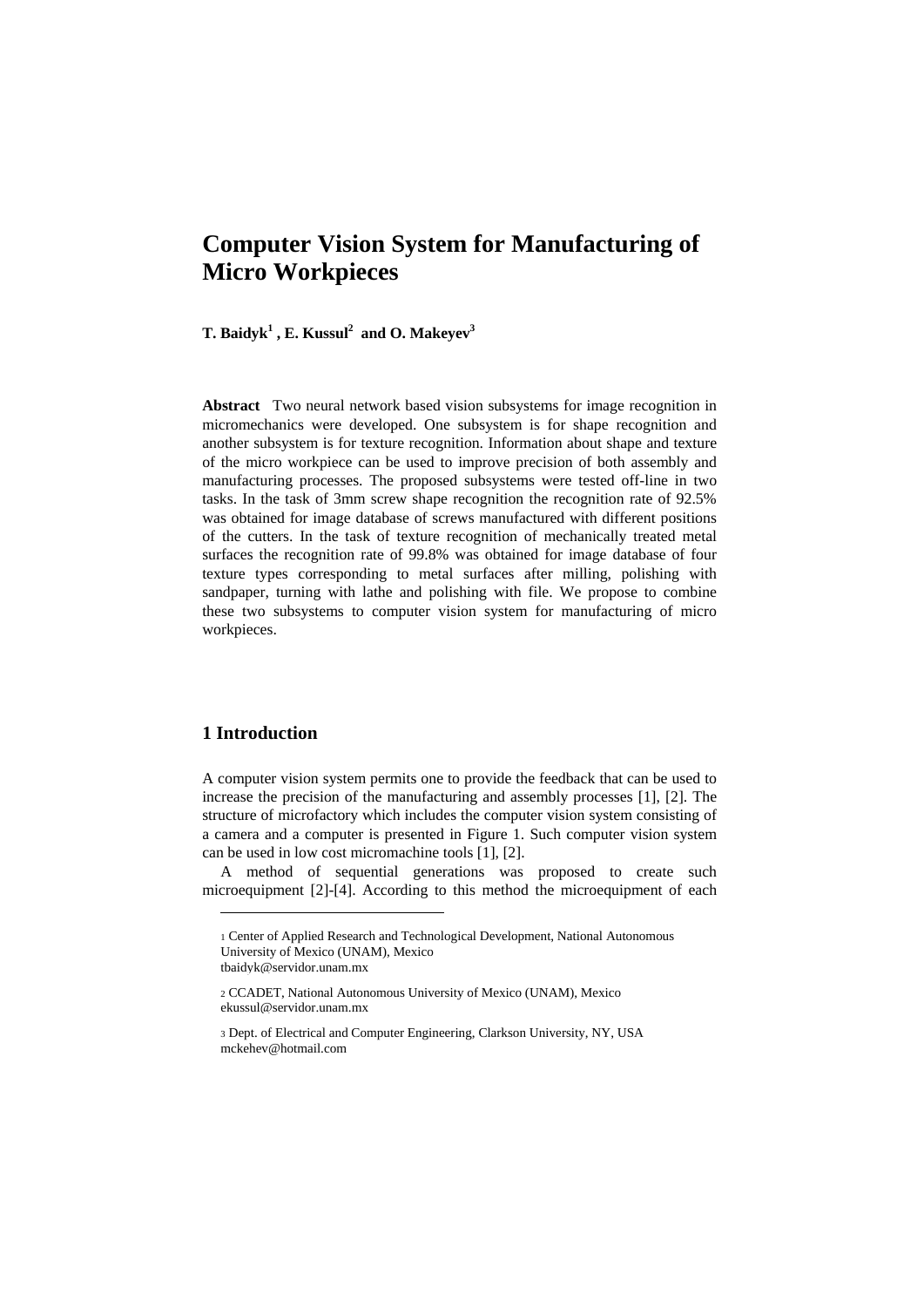generation has the sizes smaller than the sizes of the equipment of previous generations. This approach allows us to use low cost components for each microequipment generation and to create the microfactories capable to produce the low cost microdevices.

To preserve a high precision of the microequipment it is necessary to use adaptive algorithms of micro workpiece production. The algorithms based on the contact sensors were tested and showed good results [2]. The neural network based vision system provides much more extensive possibilities to improve the manufacture and assembly processes [1].



Figure 1 The structure of microfactory with computer vision system

Specific projects on creation of a microfactory based on miniature micromachine tools were started in several countries including Japan [5] and Switzerland [6]. One of the main problems of such microfactories is the problem of their automation on the basis of vision systems. There are different approaches to construction of a computer vision system for this purpose [1], [7] - [9].

We propose computer vision system based on neural network (Figure 2) that contains three subsystems: shape recognition subsystem, texture recognition subsystem and microassembly subsystem.

In this article we describe only two subsystems: shape recognition subsystem and texture recognition subsystem, they differ in the type of neural classifier. The first subsystem is based on the Permutation Coding Neural Classfier (PCNC) and the second one is based on the Limited Receptive Area (LIRA) neural classifier. We present preliminary results of their off-line testing in two recognition tasks.

In the first task of shape recognition of micro workpieces we tested our subsystem on the image database which contains images of four classes of 3mm screws manufactured with different positions of the cutter: one class with correct position and other three with different incorrect positions. Incorrect cutter position leads to the incorrect shape of the screw. The subsystem had to recognize the class of the image. This information can be then send to the microfactory and used to correct the cutter position.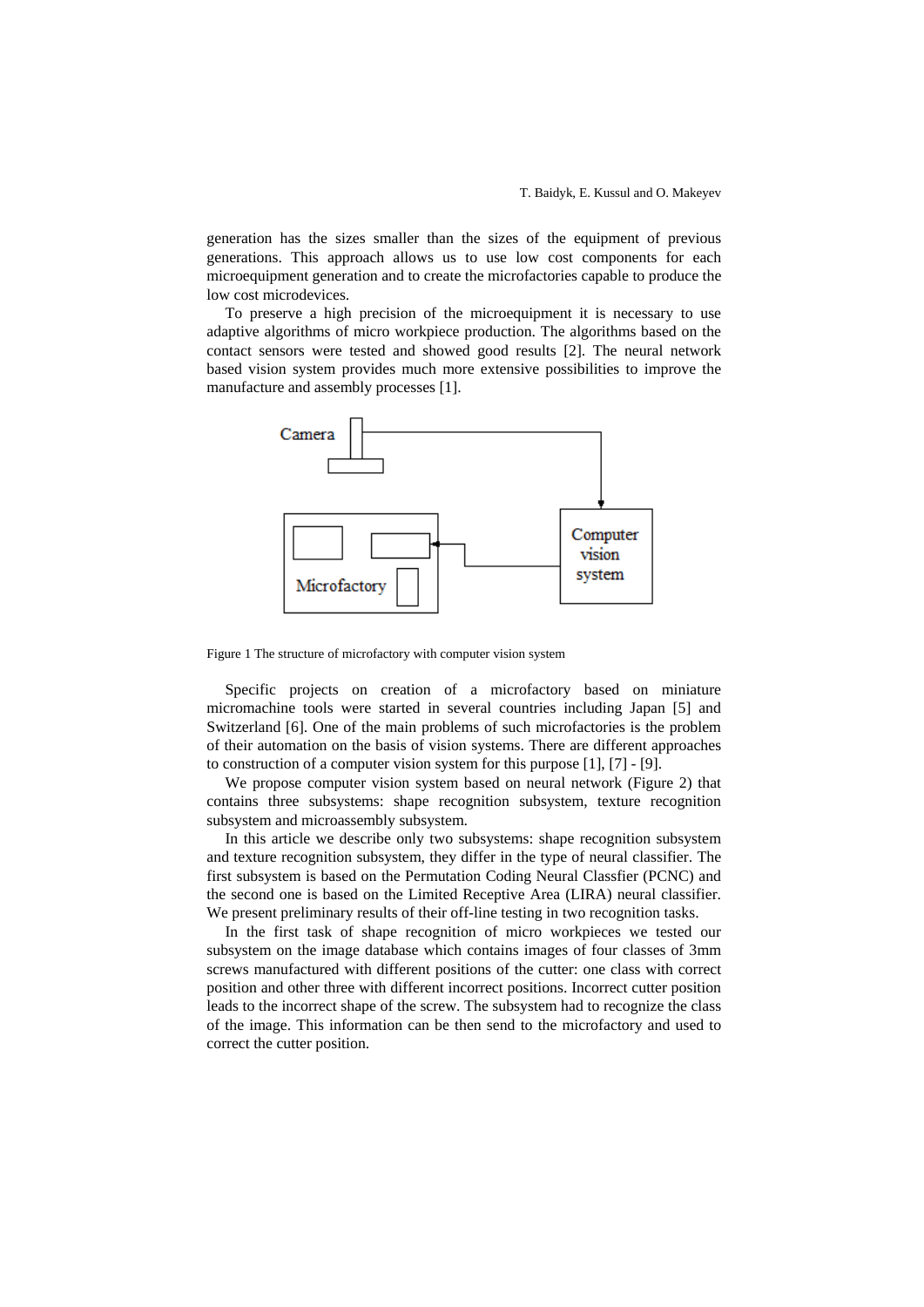In the second task of texture recognition of mechanically treated metal surfaces we tested our subsystem on the image database which contains images of four texture types corresponding to metal surfaces after milling, polishing with sandpaper, turning with lathe and polishing with file.



Figure 2 The structure of computer vision system

 Due to the changes in viewpoint and illumination, the visual appearance of different surfaces can vary greatly, which makes their recognition difficult [10]. Different lighting conditions and viewing angles affect the grayscale properties of an image due to such effects as shading, shadowing, local occlusions, etc. The real images of metal surfaces obtained in industrial applications have all these problems. Moreover, industrial environments pose some additional problems. For example, a metal surface can have dust on it. Promising results were obtained in both mentioned tasks.

#### **2 Micro Workpiece Shape Recognition Task**

It is possible to use adaptive cutting process to increase the precision of micromachine tools [2]. Let us consider a lathe equipped with one TV camera (Figure 3). The images obtained by the TV camera could be used to evaluate the measurements of partially treated workpieces. Such evaluation can be used to make corrections to the cutting process, for example, to correct the position of the cutting tool relatively to the workpiece (Figure 4). In this position TV camera can give useful information about the cutting process, for example, the chips formation, the contact of the cutter with the workpiece, etc. The images of workpieces are to be recognized with the image recognition subsystem. We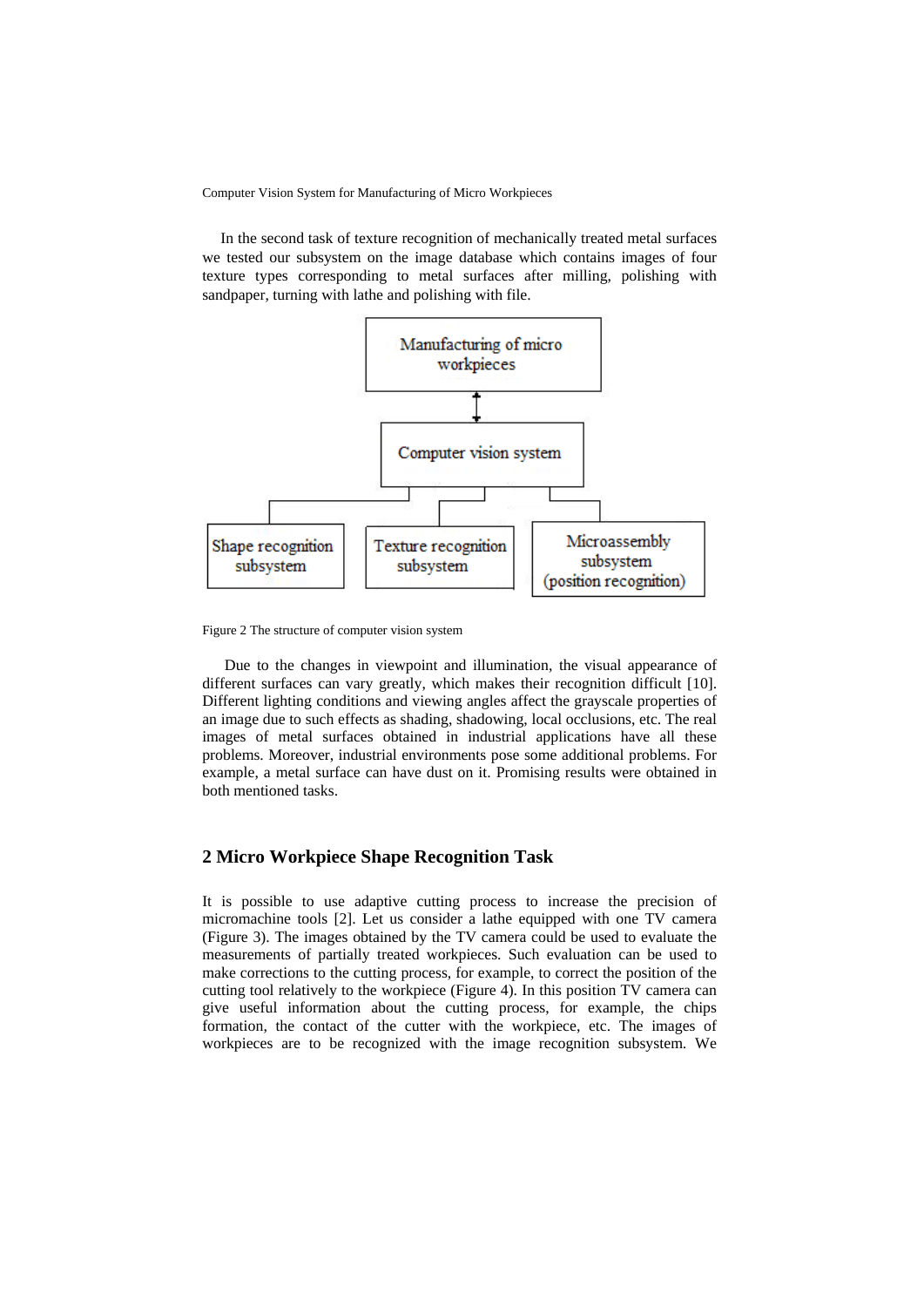propose to create such recognition subsystem on the basis of the neural network with permutation coding.



Figure 3 The lathe equipped with TV camera



Figure 4 Position of the cutting tool relatively to the workpiece

The task of shape recognition is well known [11]. In our case recognition of images of micro screw is based on the recognition of its shape or profile. The contours of the screw image are to be detected and this representation serves as input of the recognition subsystem.

The proposed vision subsystem is based on the neural network with permutation coding technique described in [12], [13]. This type of neural networks showed good results in handwritten digit and face image recognition tasks. In this work we tested it in micromechanical applications.

## *2.1 Permutation Coding Neural Classifier*

A Permutation Coding Neural Classifier (PCNC) was developed as a general purpose image recognition system. It was tested on the MNIST image database of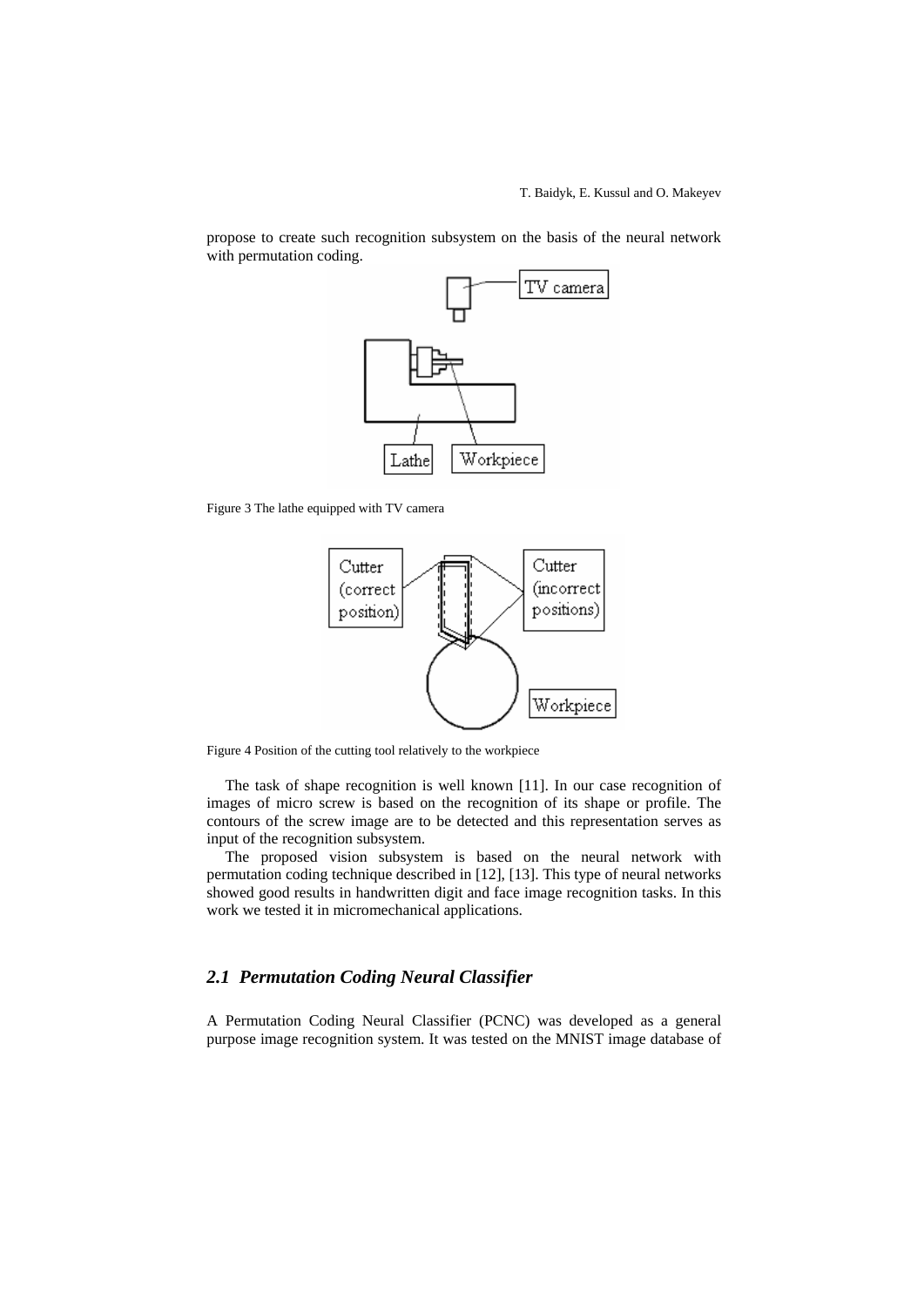handwritten digits and ORL image database of faces, and showed good results [12]- [14].

The structure of PCNC is presented in Figure 5. The image is input to the feature extractor. The extracted features are applied to the encoder input. The encoder produces the output binary vector of large dimension, which is to be presented to the input of one-layer neural classifier. The classifier output represents the recognized class.



Figure 5 The structure of the Permutation Coding Neural Classifier (PCNC)



Figure 6 Example of the initial image

An initial image (Figure 6) is to be input to the feature extractor. The feature extractor starts with selection of specific points on the image. Various methods of selection of specific points can be proposed. For example, contour points can be selected as specific points.

 We propose to select specific points in accordance with the following procedure. For each set of four neighboring pixels we calculate the following expressions:

$$
d_{1} = |br_{ij} - br_{i+1j+1}|,
$$
  
\n
$$
d_{2} = |br_{ij+1} - br_{i+1j}|,
$$
  
\n
$$
\Delta = max(d_{1}, d_{2}),
$$
\n(1)

where  $br_{ij}$  is the brightness of the pixel  $(i,j)$ ,  $d_1$ ,  $d_2$  are the differences of the values of two opposite pixels.

If  $(\Delta > B)$ , then pixel  $(i,j)$  is selected as specific point of the image, where *B* is the threshold for selection of specific points.

Each feature is extracted from the rectangle of size  $h * w$ , which is built around each specific point (Figure 7). The *p* positive and the *n* negative points determine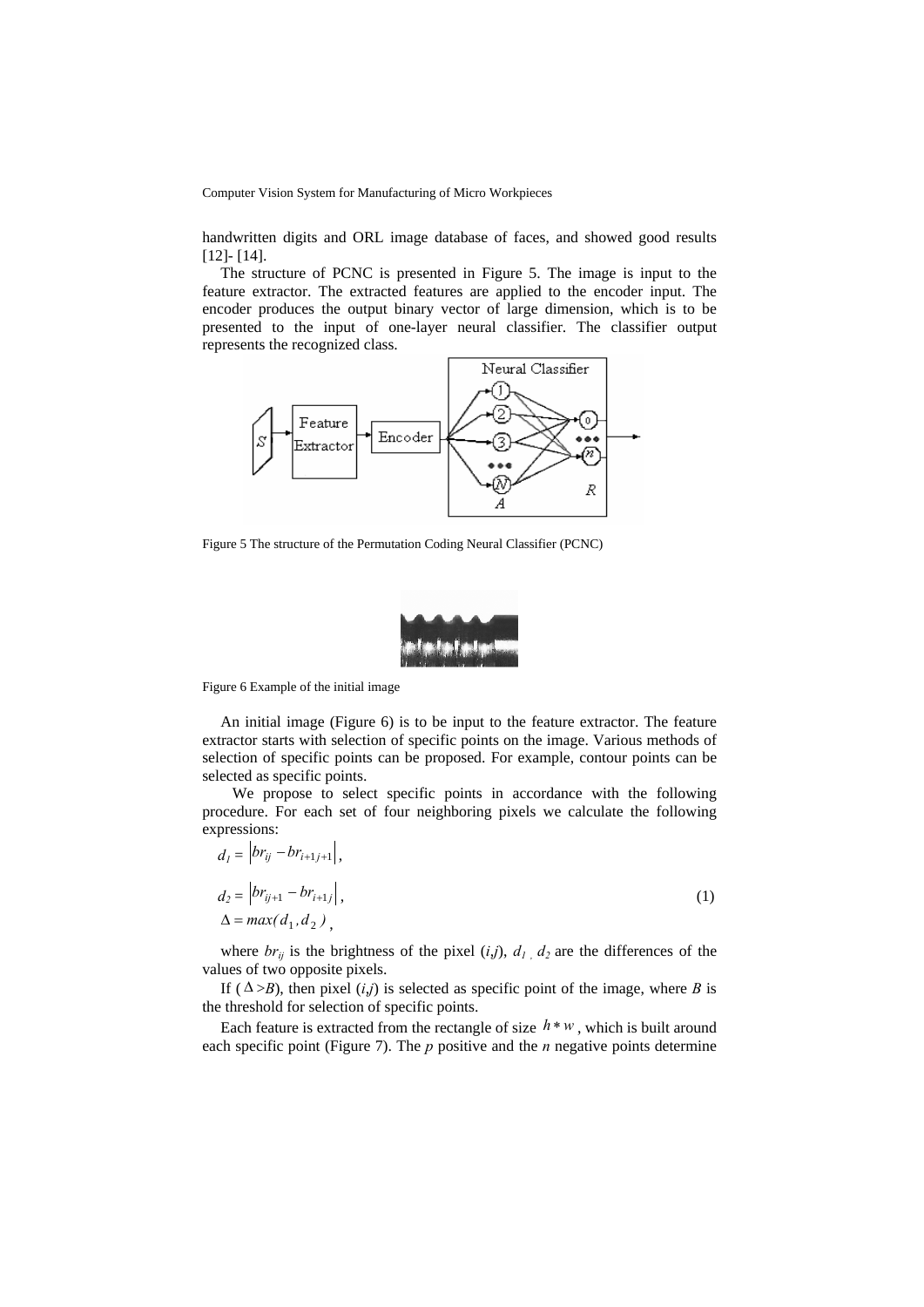one feature. These points are randomly distributed in the rectangle *h* ∗*w* . Each point  $P_{rs}$  has the threshold  $T_{rs}$  that is randomly selected from the range:

 $T_{min} \leq T_{rs} \leq T_{max}$ , (2) where *s* stands for the feature number and *r* stands for the point number.

The positive point is active only if on the initial image it has brightness:

 $b_{rs} \geq T_{rs}.$  (3) The negative point is active only if on the initial image it has brightness:  $b_{rs} \leq T_{rs}$ . (4)

The feature under investigation exists in the rectangle if all its positive and negative points are active. In the opposite case the feature under investigation is absent in the rectangle.

The encoder transforms the extracted features to the binary vector:

 $V = \{v_i\}$  (*i* = 1, …, *N*),

where  $v_i = 0$  or 1. For each extracted feature  $F_s$  the encoder creates an auxiliary binary vector:

 $U = \{u_i\}$  (*i* = 1, ..., *N*), where  $u_i = 0$  or 1.



Figure 7 The specific points selected by the feature extractor

A special random procedure is used to obtain the positions of ones in the vector  $U_s$  for each feature  $F_s$ . This procedure generates random numbers in the range [0,*N*] (*N* is the vector size that can be changed from 64000 to 512000 for our neural classifiers). Each number corresponds to position of one in vector. This procedure generates the list of the positions of ones for each feature and saves all such lists in the memory. We term vector  $U_s$  as the "mask" of the feature  $F_s$ . To create this vector it is necessary to take the positions from the list and to fill them with ones filling the rest of positions with zeros.

In the next stage of encoding process it is necessary to transform the auxiliary vector  $U$  to the new vector  $U^*$  which corresponds to the feature location in the image. This transformation is to be performed with permutations of components of vector *U* (Figure 8). The number of permutations depends on the feature location on the image. The permutations in horizontal (*X*) and vertical (*Y*) directions are different permutations. In Figure 8 an example of permutation pattern for horizontal (*X*) direction is presented.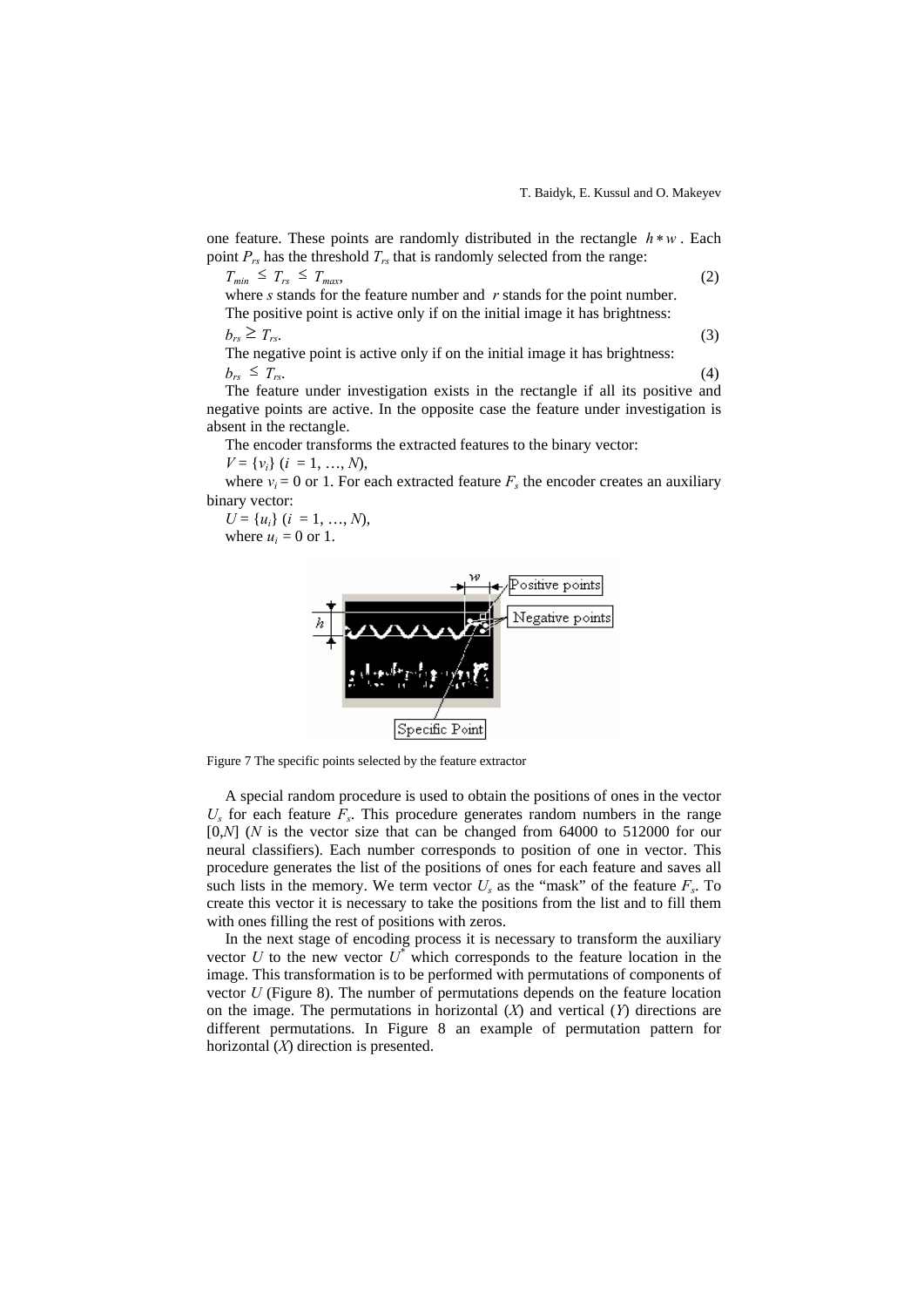

Figure 8 Permutation pattern for horizontal (*X*) direction

Same feature can have different locations on the image. Such feature will have different binary code for each location. For two locations of the same feature the binary codes must be strongly correlated if the distance between the feature locations is small and must be weakly correlated if the distance is large. Such property can be obtained with the following procedure.

To code the feature  $F_s$  location on the image it is necessary to select the correlation distance  $D_c$  and calculate the following values:

$$
X = j / Dc,
$$
  
\n
$$
E(X) = (int)X,
$$
  
\n
$$
R(X) = j - E(X) \cdot Dc,
$$
\n(5)

$$
Y = i/Dc,E(Y) = (int)YR(Y) = i - E(Y) \cdot Dc.
$$
 (6)

$$
P_x = \frac{R(X) \bullet N}{D_c},\tag{7}
$$

$$
P_{y} = \frac{R(Y) \bullet N}{D_{c}}\,,\tag{8}
$$

where  $E(X)$  is the integer part of *X*;  $R(X)$  is the fraction part of *X*; *i* is the vertical coordinate of the detected feature; *j* is the horizontal coordinate of the detected feature, *N* is the number of neurons.

The original mask of the feature  $F<sub>s</sub>$  is considered as a code of this feature located at the left top corner of the image. To shift the feature's location in the horizontal direction it is necessary to perform its permutations  $E(X)$  times and to make an additional permutation for  $P<sub>x</sub>$  components of the vector. After that, it is necessary to shift the code to the vertical direction performing its permutations  $E(Y)$  times and an additional permutation for  $P<sub>y</sub>$  components.

The structure of the proposed recognition system is presented in Figure 5. The system contains the sensor layer *S*, feature extractor, encoder, the associative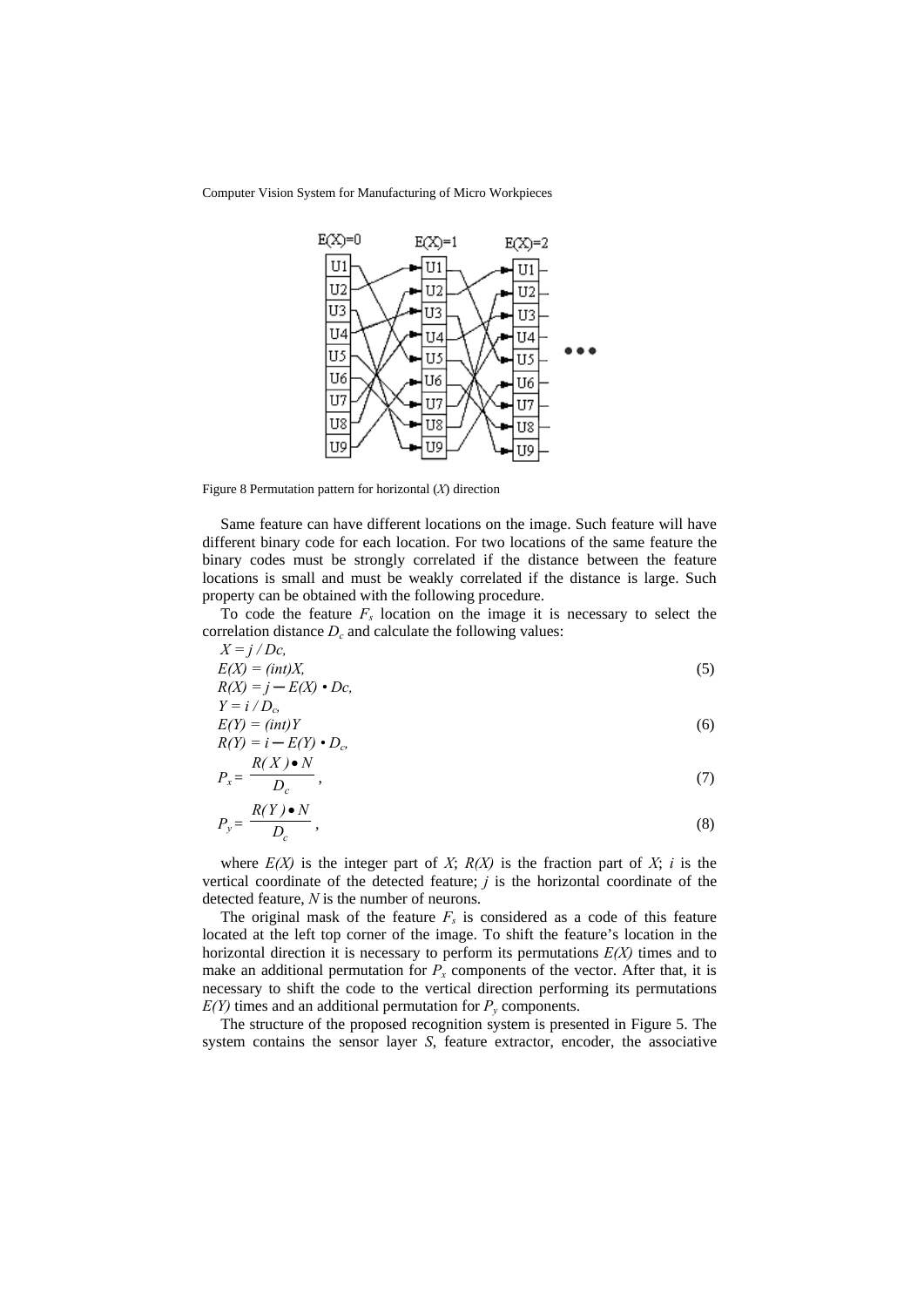neural layer *A*, and the reaction neural layer *R..* In the screw shape recognition task each neuron of the *R*-layer corresponds to one of the image classes. The sensor layer *S* corresponds to the initial image.

The associative neural layer contains "binary" neurons that have outputs equal to either zero or one. The output values of associative neurons represent the result of encoder's work. The neurons of the associative layer *A* are connected to the reaction layer *R* with trainable connections with weights  $w_{ji}$ . The excitations of the *R*-layer neurons are calculated in the following way:

$$
E_i = \sum_{j=1}^{n} a_j \,^* w_{ji} \tag{9}
$$

where  $E_i$  is the excitation of the *i*-th neuron of the *R*-layer;  $a_i$  is the excitation of the *j*-th neuron of *A*-layer;  $w_{ji}$  is the weight of the connection between the *j*-th neuron of the *A*-layer and the *i*-th neuron of the *R*-layer.

The winner neuron that has maximal excitation is selected after the calculation of excitations.

We use the following training procedure. Denote the winner neuron number as  $i_w$ , and the number of neuron that corresponds to the correct class of the input image as  $i_c$ . If  $i_w = i_c$ , then nothing is to be done. If  $i_w \neq i_c$ , then the weights are to be updated in the following way:

$$
(\forall j) (w_{ji_c}(t+1) = w_{ji_c}(t) + a_j)
$$
  
\n
$$
(\forall j) (w_{ji_w}(t+1) = w_{ji_w}(t) - a_j)
$$
  
\nif  $(w_{ji_w}(t+1) < 0)$   $w_{ji_w}(t+1) = 0$ , (10)

where  $w_{ii}(t)$  and  $w_{ii}(t + 1)$  are the weight of the connection between the *j*-neuron of the *A*-layer and *i*-neuron of the *R*-layer before and after reinforcement correspondingly.

## *2.2 Results*

To test the proposed subsystem in shape recognition of micromechanical workpieces we have produced 40 screws of 3mm diameter with the CNC-lathe Boxford. Ten screws were produced with correct position of the thread cutter. Thirty screws were produced with erroneous positions of the cutter. Ten of them had distance between the cutter and screw axis 0.1mm smaller than necessary. Ten screws were produced with the distance 0.1mm larger than necessary and the remaining ten with the distance 0.2mm larger than necessary. We made an image database of these screws using web camera Samsung mounted on an optical microscope.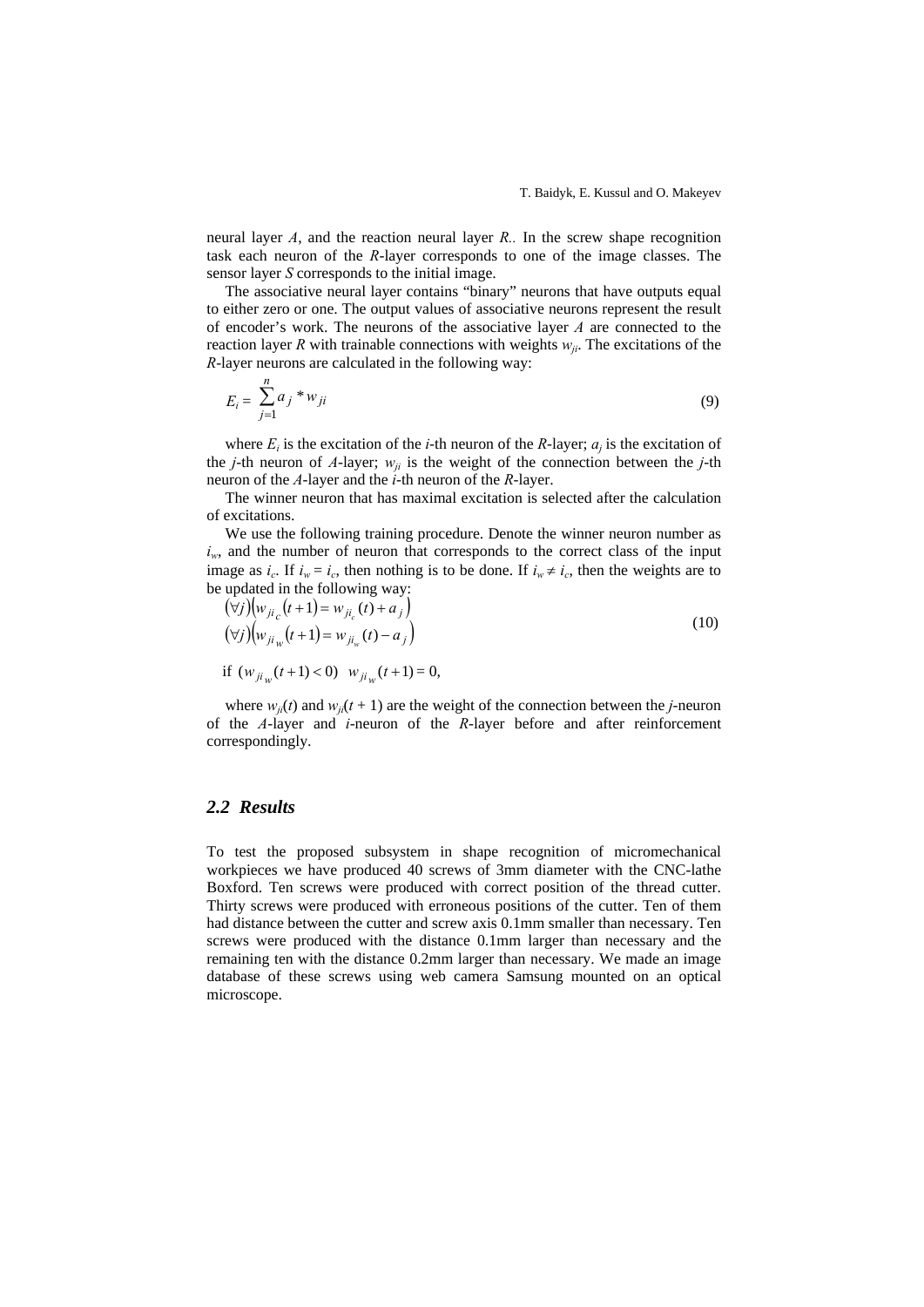Five randomly selected images from each group of screws were used for the neural classifier training and the other five were used for the neural classifier testing.

The mean recognition rate of 92.5% was obtained for window  $h * w$  width *w*  $= 25$ , height  $h = 25$ , 3 positive and 3 negative points for each specific point, threshold used in selection of specific points  $B = 60$  and the total number of associative neurons  $N = 64000$ .

## **3. Metal Surface Texture Recognition Task**

Texture recognition subsystems are widely used for industrial inspection in cases when the texture of a surface defines its quality and therefore affects the durability of the product, for example, in textile industry for inspection of fabric [15], in electronic industry for inspection of the surfaces of magnetic disks [16], etc. Texture recognition is also used when it is necessary to distinguish automatically different types of textures, for example, in decorative and construction industry for classification of polished granite and ceramic titles [17].

In this paper we propose a texture recognition subsystem based on the Limited Receptive Area (LIRA) [1] neural classifier for recognition of mechanically treated metal surfaces. The proposed texture recognition subsystem may be applied in systems that have to recognize position and orientation of complex work pieces in the task of assembly of micromechanical devices as well as in surface quality inspection systems. Four types of metal surfaces after mechanical treatment were used to test the texture recognition subsystem.

Different lighting conditions and viewing angles affect the grayscale properties of an image due to such effects as shading, shadowing, local occlusions, etc. The real images of metal surfaces obtained in industrial applications have all these problems. Moreover, industrial environments pose some additional problems. For example, a metal surface can have dust on it.

Texture recognition of metal surfaces provides an important tool for automation of micromechanical device assembly [2]. The assembly process requires recognition of the position and orientation of the components to be assembled [1]. It is useful to identify the surface texture of a component to recognize its position and orientation. For example, a shaft may have two polished cylinder surfaces for bearings, one of them milled with grooves for a dowel joint, and another surface turned with the lathe. It is easier to obtain the orientation of the shaft if both types of the surface textures can be recognized automatically.

The only work on texture classification of mechanically treated metal surfaces known to us is [18]. The authors propose to use a vibration-induced tactile sensor that they call Dynamic Touch Sensor (DTS) in combination with one-layer Rosenblatt perceptron [19]. The DTS produces signals based on the vibration induced by a sensor needle sliding across a metal surface with fixed velocity and pressure. The motion path of the sensor is an arc of approximately 100 degrees.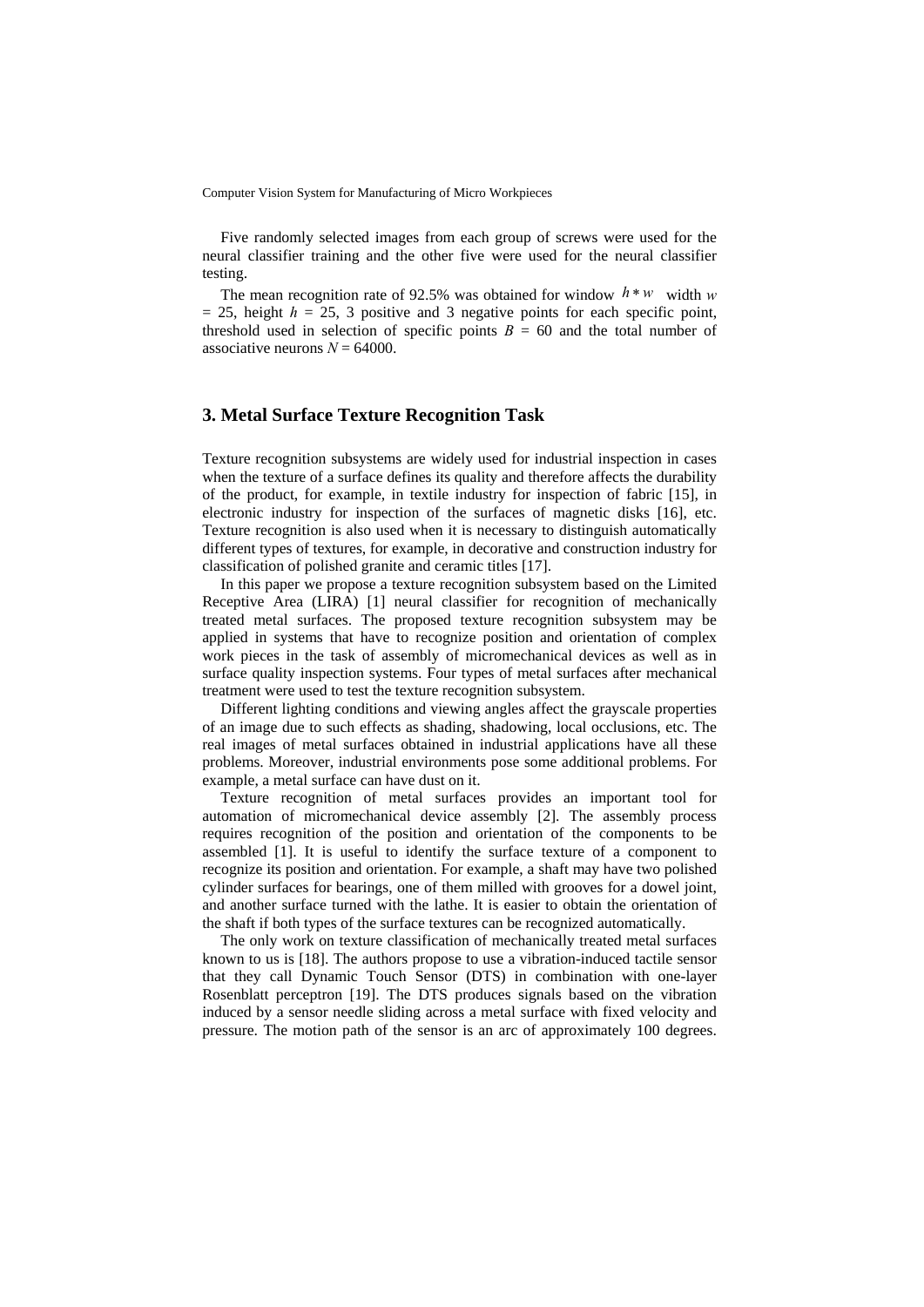T. Baidyk, E. Kussul and O. Makeyev

Such motion path permits to capture information about surface in two dimensions in one sweep; however, the system is very sensitive to the changes in texture position and orientation. Spectral energy of the sensor was used as an input to the neural classifier. Metal surfaces were characterized by two characteristics: surface type and surface roughness. Surface roughness is a measure of the average height of the surface irregularities given in microinches. Six types of surfaces and six values of surface roughness were used in testing. Obtained recognition rate varied from 74.16% in recognition of two types of metal surfaces with roughness of 8 microinches to 100% in recognition of three types of metal surfaces with roughness of 250 microinches. In our experiments we achieved the recognition rate of 99.8% in recognition of four types of metal surfaces with roughness of the order of 1 microinch. In addition, our approach does not require a complex mechanical sensor and is robust to changes in texture position and orientation.

#### *3.1 Limited receptive area (LIRA) neural classifier*

The structure of the LIRA neural classifier is presented in Figure 9. LIRA neural classifier differs from the PCNC neural classifier in the coding procedure that is performed by the set of connections between the *S*-layer and *A*-layer and not by separate feature extractor and encoder.

As in case of the PCNC neural classifier the *S*-layer of the LIRA neural classifier corresponds to the input image. The associative neural layer *A* and the reaction neural layer *R* are the same as in the PCNC neural classifier. The training rules for connections between the layers *A* and *R* and the recognition procedure are also the same.

The coding procedure used in the LIRA neural classifier is the following. We connect an A-layer neuron to S-layer neurons through the neurons of the intermediate neural layer *I* (Figure 9). The input of each *I*-layer neuron is connected to one neuron of the *S*-layer and the output is connected to the input of one neuron of the *A*-layer. All the *I*-layer neurons connected to one *A*-layer neuron form the group of this *A*-layer neuron. There are two types of *I*-layer neurons: ONneurons and OFF-neurons.

The output of an ON-neuron  $i$  is equal to 1 if its input value is larger than the threshold  $\theta_i$  and is equal to 0 in the opposite case. The output of an OFF-neuron *j* is equal to 1 if its input value is smaller than the threshold  $\theta_i$  and is equal to 0 in the opposite case. For example, in Figure 9 the group of eight *I*-layer neurons, four ON-neurons and four OFF-neurons, corresponds to one *A*-layer neuron. The thresholds  $\theta_i$  and  $\theta_j$  are selected randomly from the range [0,  $b_{max}$ ], where  $b_{max}$  is maximal brightness of the image pixels. The *i*-th neuron of the *A*-layer is active (*ai* = 1) only if outputs of all the neurons of its *I*-layer group are equal to 1 and is nonactive  $(a_i = 0)$  in the opposite case. ON- and OFF-neurons of the *I*-layer in the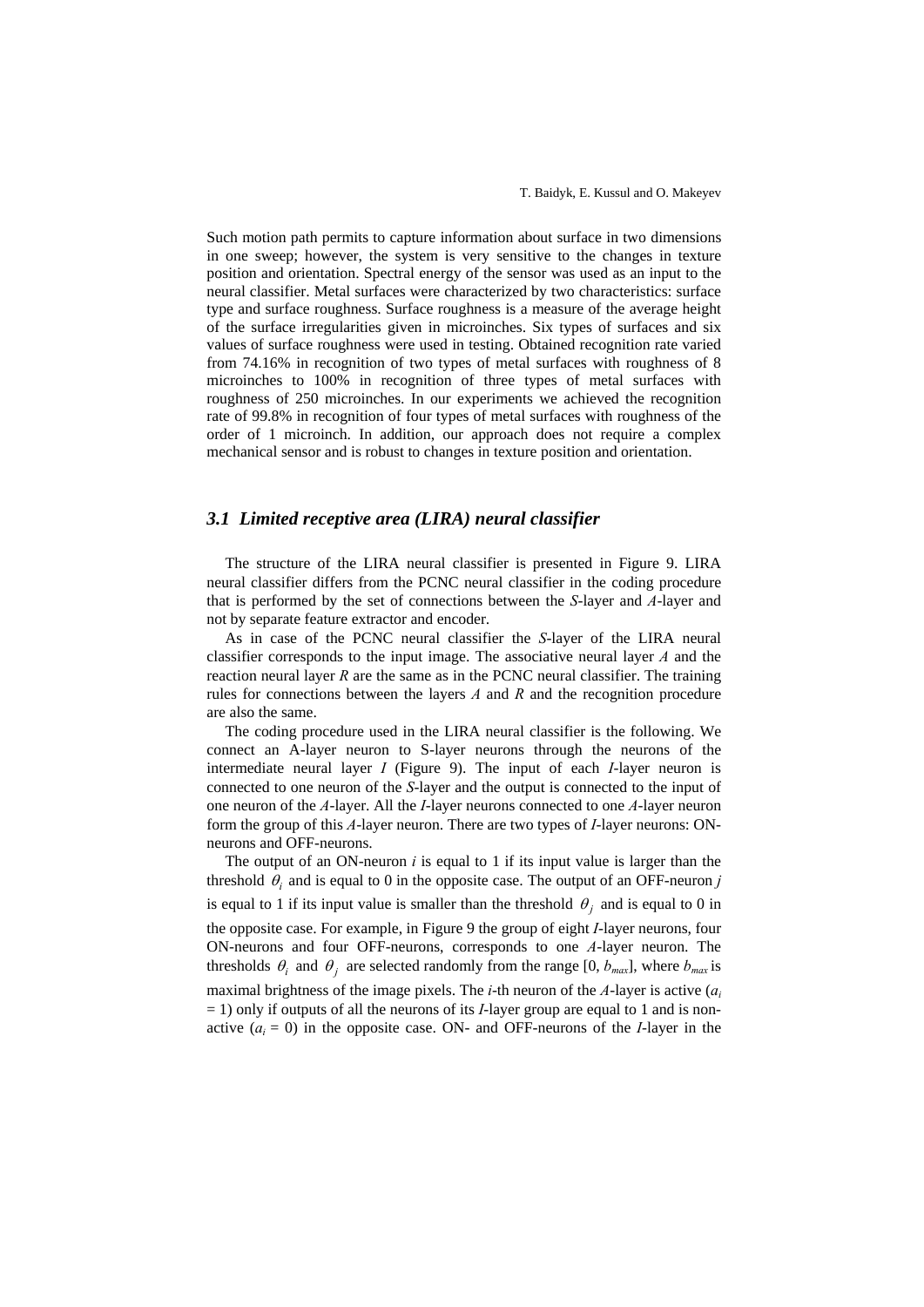structure of the LIRA neural classifier correspond to positive and negative points in the structure of the PCNC neural classifier.



Figure 9 Structure of the Limited Receptive Area (LIRA) neural classifier

The procedure for setting connections between the *S*-layer and a group of *I*layer neurons is the following. The input of each *I*-layer neuron of one *A*-layer neuron group is connected to one neuron of the *S*-layer randomly selected not from the entire *S*-layer, but from the window *h* ∗*w* that is located in the *S*-layer (Figure 9). The distances *dx* and *dy* are random numbers selected from the ranges: *dx* from [0,  $W_s - w$ ) and *dy* from [0,  $H_s - h$ ), where  $W_s$  and  $H_s$  stand for width and height of the *S*-layer. The procedure of random selection of connections starts with the selection of the upper left corner of the window *h* ∗*w* in which all connections that correspond to one associative neuron are located.

The following formulas are used:

$$
dx_i = random_i(W_S - w), \tag{11}
$$

$$
dy_i = random_i (H_S - h),
$$

where *i* is the position of a neuron in associative layer *A*, *random<sub>i</sub>* (*z*) is a random number that is uniformly distributed in the range [0, *z*). After that position of each connection within the window *h* ∗*w* is defined by the pair of numbers: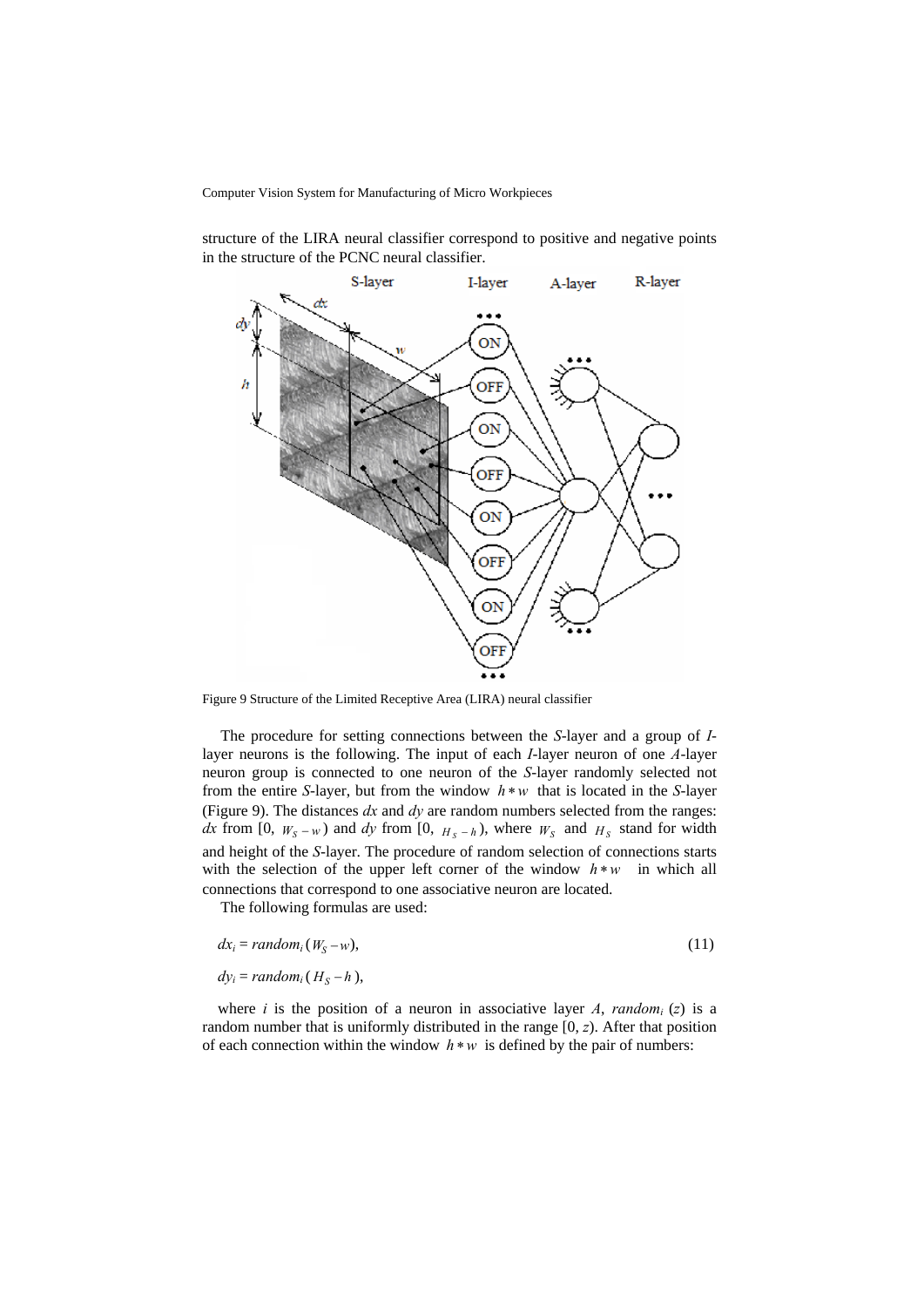$$
x_{ij} = random_{ij}(w),
$$
  
\n
$$
y_{ij} = random_{ij}(h),
$$
\n(12)

where *j* is the number of the connection with the *S*-layer. Absolute coordinates of a connection to the *S*-layer are defined as:

$$
X_{ij} = x_{ij} + dx_i,
$$
  
\n
$$
Y_{ij} = y_{ij} + dy_i.
$$
\n(13)

Detailed description of the LIRA neural classifier is presented in [1].

## *3.2 Results*

To test our texture recognition subsystem we created our own image database of metal surface images. Four texture classes correspond to metal surfaces after milling, polishing with sandpaper, turning with lathe and polishing with file (Figure 10).



Figure 10 Examples of metal surfaces after (columns): a) milling, b) polishing with sandpaper, c) turning with lathe, d) polishing with file

Twenty grayscale images with resolution of 220x220 pixels were taken for each class. We randomly divided these 20 images into the training and test sets. Figure 10 illustrates the fact that different lighting conditions greatly affect the grayscale properties of images. The textures may also be arbitrarily oriented and not centered perfectly. Metal surfaces may have minor defects and be covered with dust. All these image properties correspond to the conditions of a real industrial environment and make the texture recognition task more complicated.

Images that correspond to each of four classes were randomly divided in half into the training and test sets. The mean recognition rate of 99.8% was obtained for window  $h * w$  width  $w = 10$ , height  $h = 10$ , three ON-neurons and five OFFneurons in the *I*-layer neuron group and the total number of associative neurons N  $= 512000.$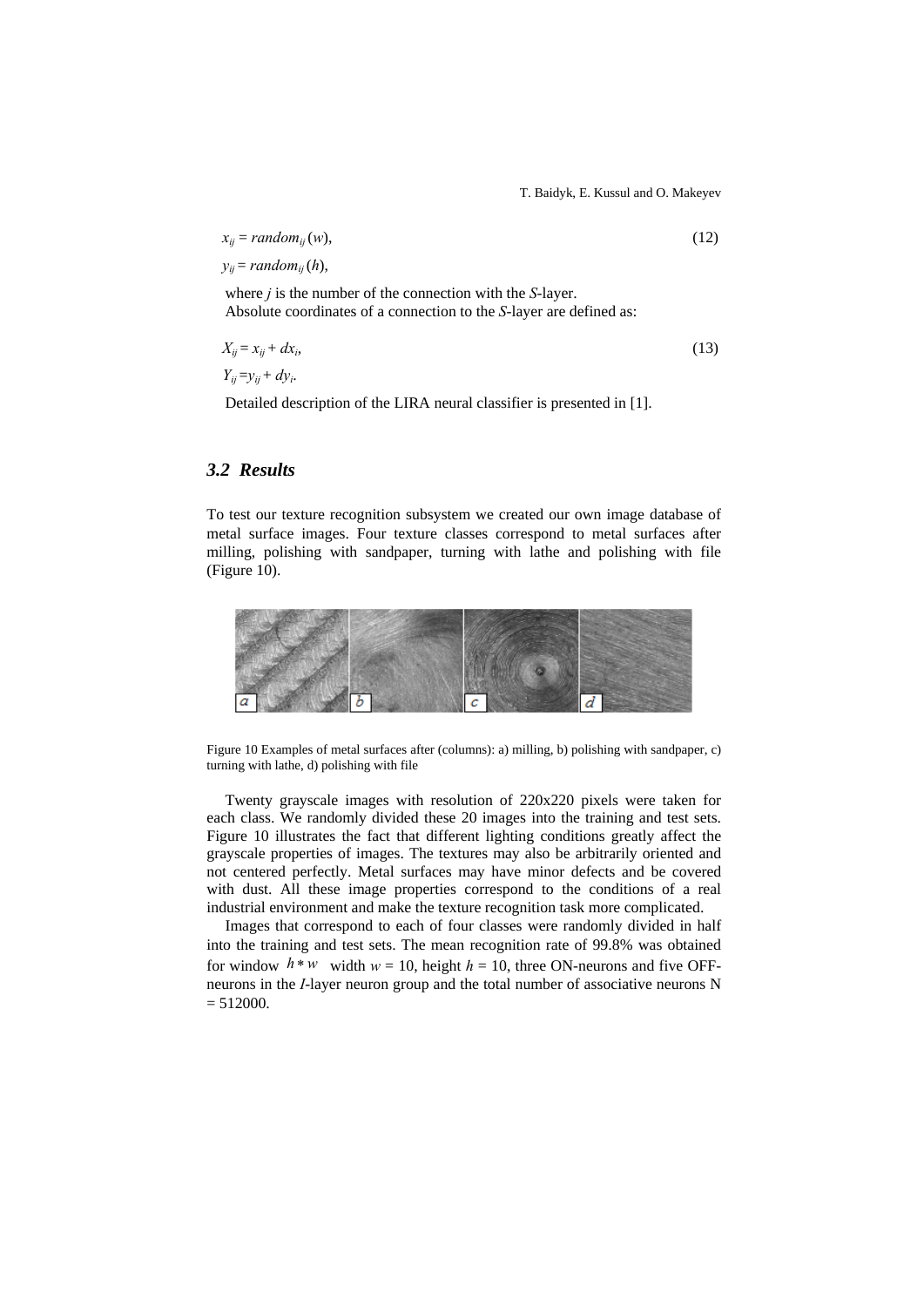## **4. Conclusion**

This paper continues the series of publications on automation of micro manufacturing and micro assembly processes [1], [2].

Neural network based computer vision system is proposed and tested in micro workpiece shape recognition and mechanically treated metal surface texture recognition. In the task of micro assembly such system can be used to recognize position and orientation of complex micro workpieces. In the task of micro manufacturing such systems can be used to evaluate the measurements of partially treated workpieces. Such evaluations can be used to make corrections to the manufacturing process.

We performed experiments with the total number of associative neurons *N* ranging from 64000 to 512000. At first glance, in comparison with other neural classifiers, this number of associative neurons seems very large. Every neuron corresponds to the one feature set. If we have more neurons we can characterize the input image more precisely and obtain more useful information from every input image. This is an advantage of our approach.

The other advantage is the following. The binary code that corresponds to the associative neurons activity is rare (contains small number of "ones" and large number of "zeros"). It permits us to create effective computer programs. Proposed classifiers were tested not only on the shape and texture recognition problems but also on the other problems. It gives good results in comparison with other classifiers in handwritten (MNIST database) and face recognition (ORL database) (result was one of the five best classifiers in the world) [12]-[14].

In this paper we propose to combine two subsystems based on neural classifiers into one computer vision system. This method to combine two classifiers gives us opportunity to resolve the recognition problem in manufacturing of micro workpieces more efficiently. Using in parallel manner two classifiers we can obtain the recognition results and analyze them in real time.

Promising results were obtained during the off-line testing of both systems.

We can use this system not only for production of micro workpieces but for agriculture tasks too. For example, for recognition of larvae it is important to recognize not only texture but the shape in parallel too. In agriculture the pesticides are used widely and sometimes without control to save the harvest. But it is dangerous for the health of people. So to reduce the pesticides application it is necessary to know exactly where larvaes are dangerous for the plants. For this purpose our system which combines the shape with texture recognition will be very useful.

### **5. Acknowledgment**

This work was supported in part by projects CONACYT 50231, PAPIIT IN108606-3, PAPIIT IN116306-3.